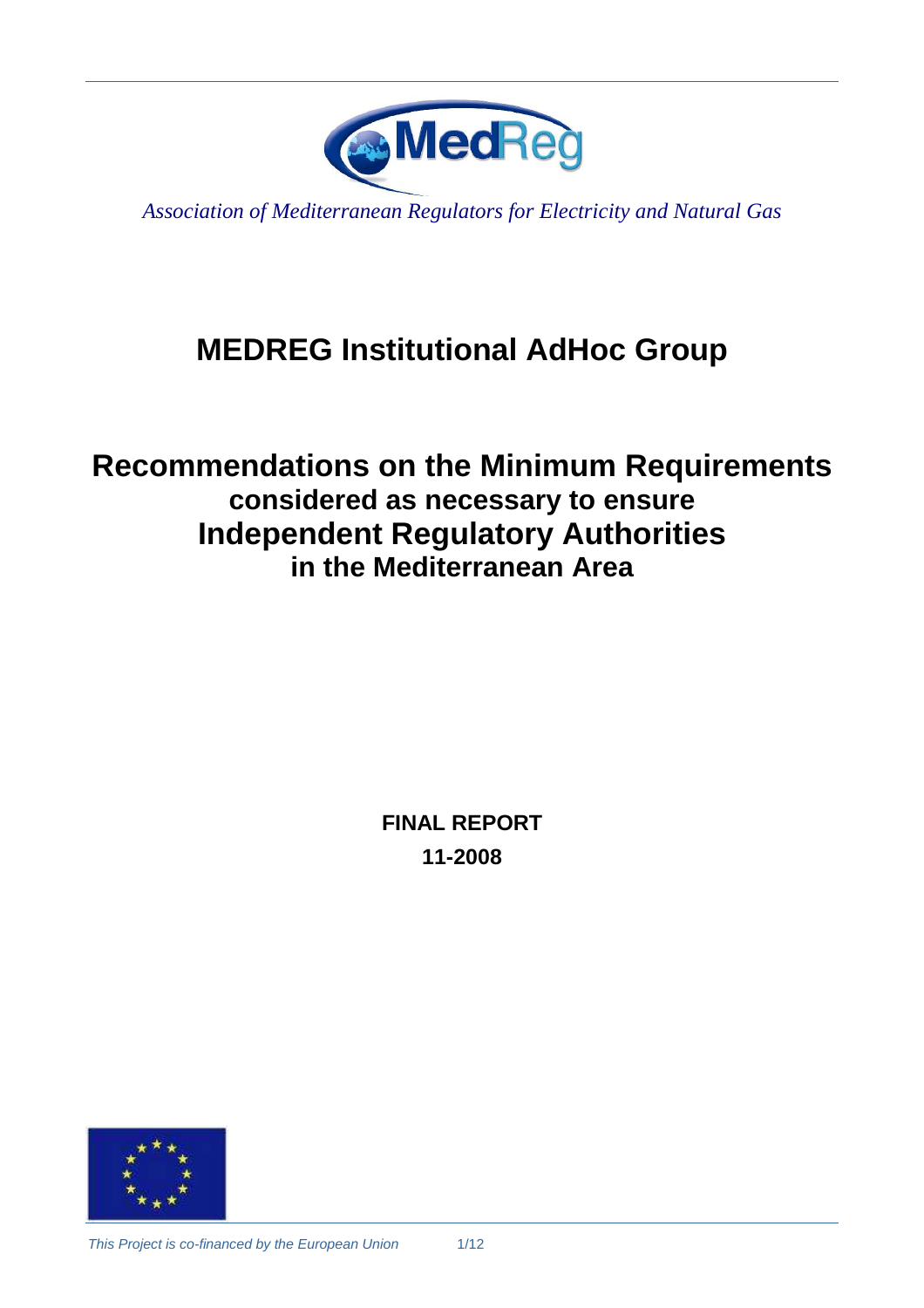

| <b>INTRODUCTION</b><br>3                                             |                                                            |                                                 |                |  |
|----------------------------------------------------------------------|------------------------------------------------------------|-------------------------------------------------|----------------|--|
| 1                                                                    | MAIN CONCLUSIONS OF THE BENCHMARKING ASSESSMENT (REMINDER) |                                                 |                |  |
| $\overline{2}$                                                       | <b>RECOMMENDATIONS</b><br>6                                |                                                 |                |  |
|                                                                      | 2.1                                                        | <b>Legal status</b>                             | 6              |  |
|                                                                      | 2.2                                                        | Independence                                    | 6              |  |
|                                                                      | 2.2.1                                                      | Appointment and mandate of members of the Board | 6              |  |
| 2.2.2<br>2.2.3                                                       |                                                            | Functional independence                         | $\overline{7}$ |  |
|                                                                      |                                                            | Legal and financial independence                | $\overline{7}$ |  |
|                                                                      | 2.2.4                                                      | Organizational independence                     | $\overline{7}$ |  |
|                                                                      | 2.3                                                        | <b>Competencies</b>                             | 8              |  |
|                                                                      | 2.3.1                                                      | <b>Tariff setting</b>                           | 8              |  |
| 2.3.2<br>2.3.3<br>2.3.4<br>2.3.5<br>2.3.6<br>2.3.7<br>2.3.8<br>2.3.9 |                                                            | Licenses                                        | 9              |  |
|                                                                      |                                                            | Networks rules and standards                    | 9              |  |
|                                                                      |                                                            | Market monitoring                               | 9              |  |
|                                                                      |                                                            | Consumer protection                             | 10             |  |
|                                                                      |                                                            | Utility unbundling                              | 10             |  |
|                                                                      |                                                            | Investigation powers                            | 10             |  |
|                                                                      |                                                            | Cooperation with other public authorities       | 10             |  |
|                                                                      |                                                            | <b>Environmental dimension</b>                  | 11             |  |
|                                                                      | 2.3.10                                                     | International activities                        | 11             |  |
|                                                                      | 2.4                                                        | Procedures for core regulation                  | 11             |  |
|                                                                      | 2.4.1                                                      | Decision making                                 | 11             |  |
|                                                                      | 2.4.2                                                      | Appeal                                          | 11             |  |
|                                                                      | 2.4.3                                                      | Settlement of disputes mechanism                | 11             |  |
|                                                                      | 2.5                                                        | <b>Transparency</b>                             | 12             |  |
|                                                                      | 2.6<br><b>Enforcement</b>                                  |                                                 |                |  |
|                                                                      | 2.7<br><b>Accountability</b><br>12                         |                                                 |                |  |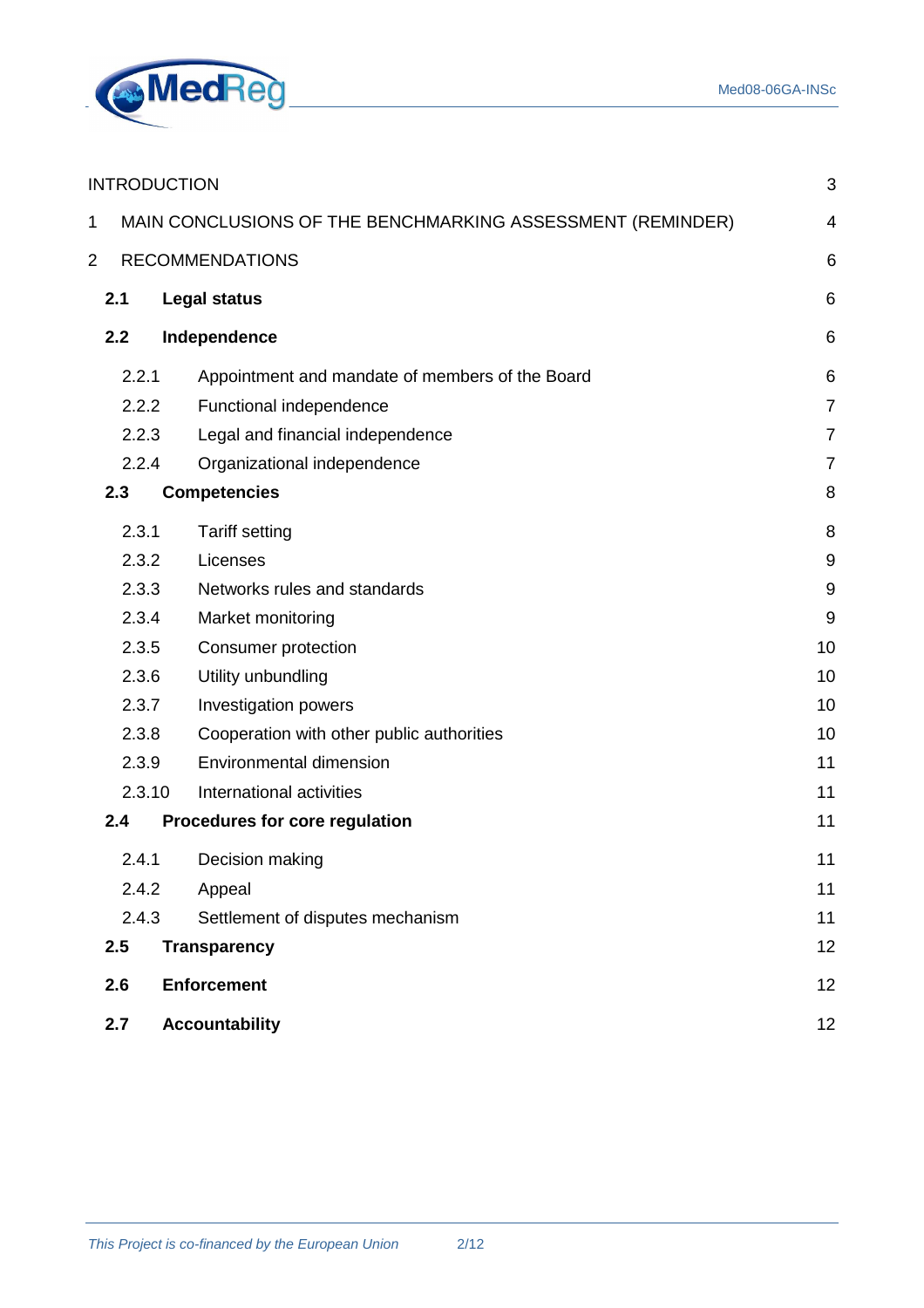

## **INTRODUCTION**

**The MEDREG AdHoc Group on Institutional issues** launched in August 2007 a questionnaire with the aim of referencing the state of the art of regulation in the different Mediterranean countries, regarding the structure, organization and competences of the Regulatory Authorities.

The benchmarking study analysis has been prepared and approved by INS AG in April 2008 with the data provided by regulators from 18 Mediterranean countries. The document has been approved during the  $5<sup>th</sup>$  MEDREG General Assembly Meeting on May,  $26<sup>th</sup>$  in Madrid.

**On the basis of the benchmarking assessment report, the present document aims at identifying the minimum requirements considered as necessary to ensure independent Regulatory Authorities, which could be shared and implemented throughout the Mediterranean region.** 

The recommendations can be organized in 7 chapters, covering the various organizational and functional aspects of regulation:

- 1. Legal status
- 2. Independence
- 3. Competencies
- 4. Procedures for core regulation
- 5. Transparency
- 6. Enforcement
- 7. Accountability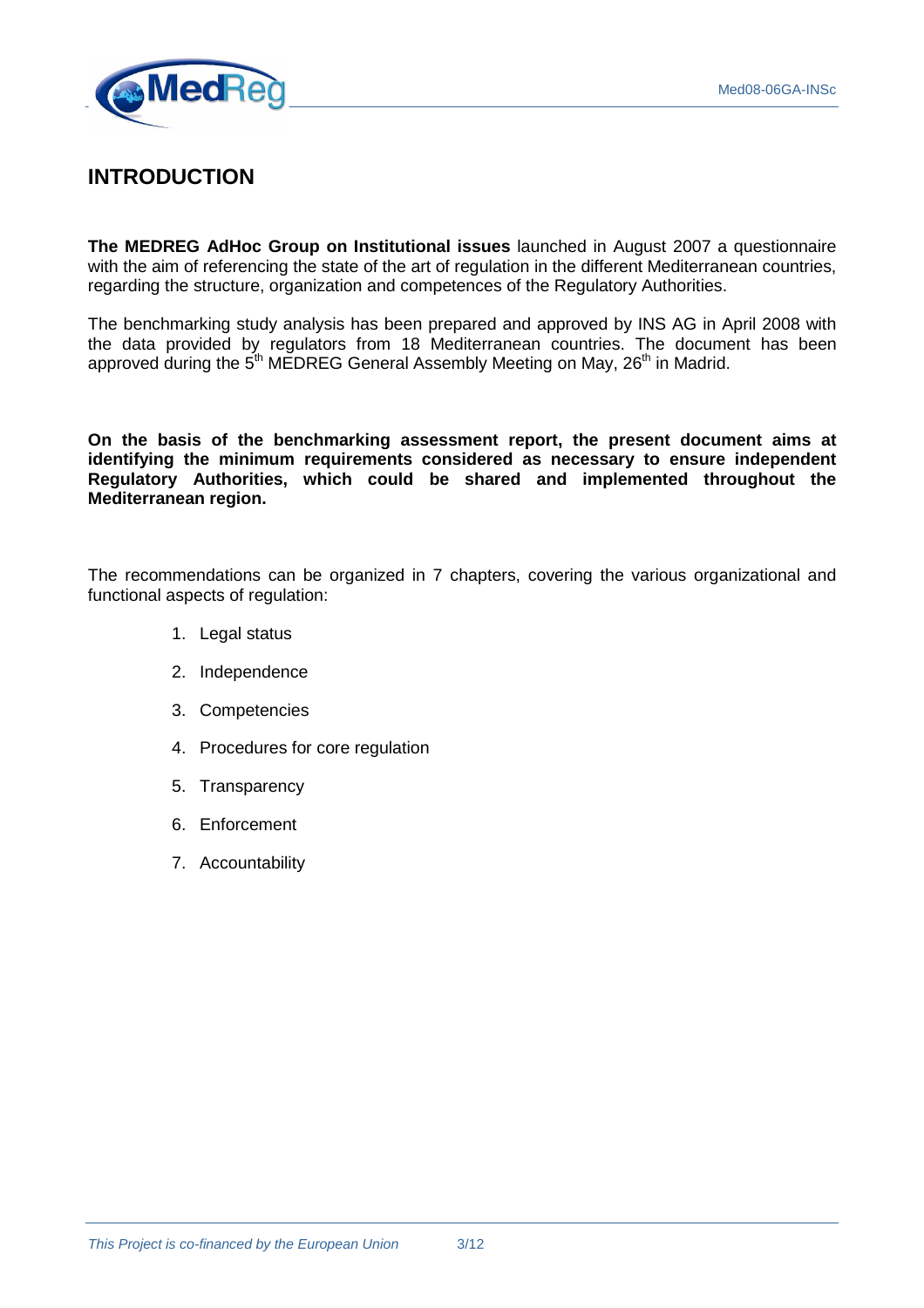

### **1 MAIN CONCLUSIONS OF THE BENCHMARKING ASSESSMENT (REMINDER)**

Analyzing the answers to the 187 items of the Regulatory Benchmarking Questionnaire, **some essential principles can be identified as already shared characteristics** for a significant number of Mediterranean regulators. These common principles cover a broad range of issues directly related to the very definition and role of regulators (see table below).

**However, diverging issues remain as regards organizational and functional criteria.** The main points are related to differences in the level of autonomy devoted to regulators, especially regarding the sharing of the missions and competencies with governmental bodies.

**As promoting closer cooperation between Mediterranean regulators starts with building a common approach of regulation, this benchmarking study is a first step in the identification of shared values and best practice elements for independent and strong regulatory authorities.**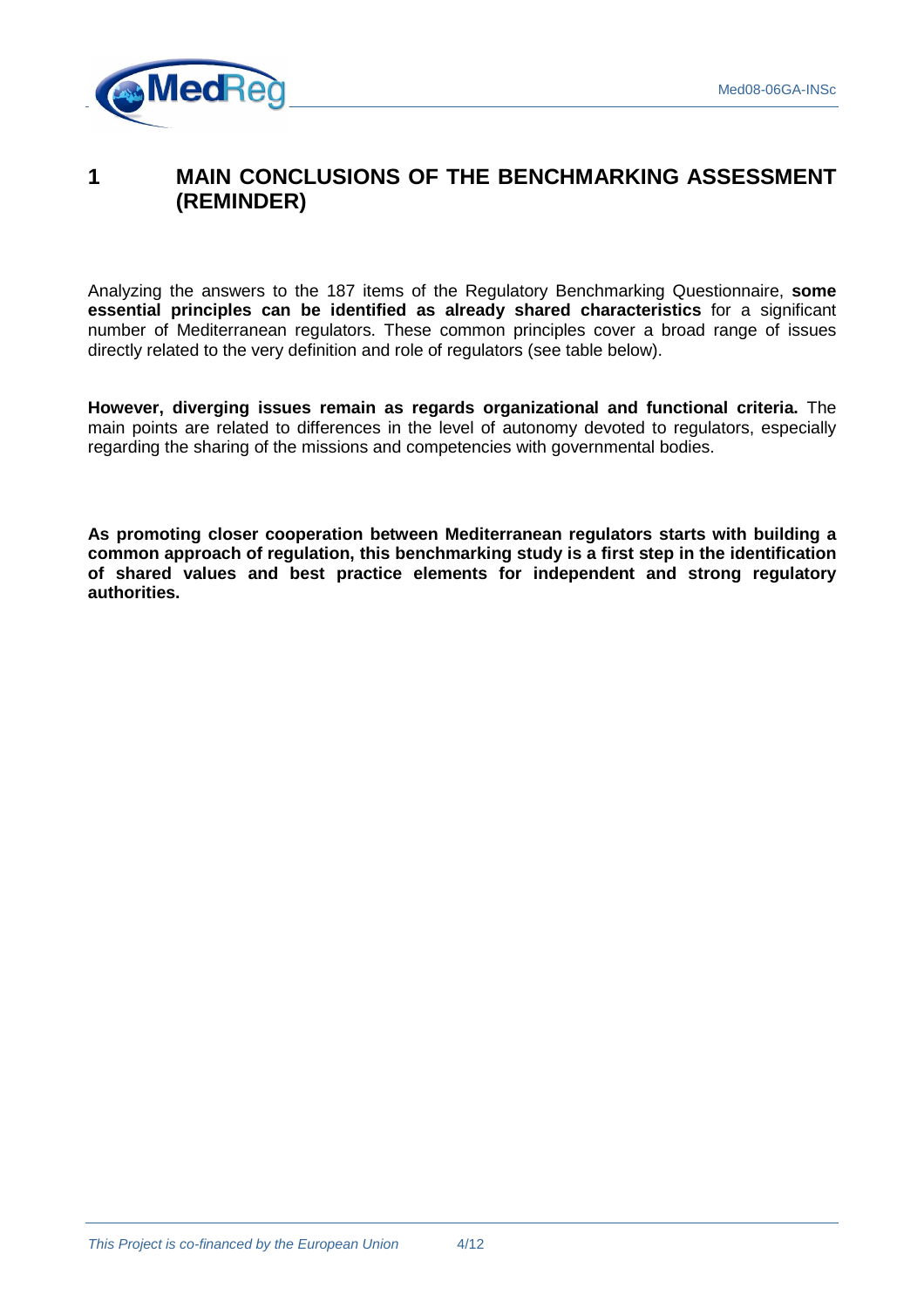

| <b>Shared characteristics</b>                                                                                                                                                                                                                                                                                             | <b>Diverging points</b>                                                                                                                                                                                                                                                                   |
|---------------------------------------------------------------------------------------------------------------------------------------------------------------------------------------------------------------------------------------------------------------------------------------------------------------------------|-------------------------------------------------------------------------------------------------------------------------------------------------------------------------------------------------------------------------------------------------------------------------------------------|
| Independence of regulators from industrial<br><b>interests</b><br>setting up of a code of ethics, professional<br>incompatibilities, ownership restrictions, and<br>period of time before employment by the<br>industry.                                                                                                  | Legal autonomy<br>governmental structures<br>$\qquad \qquad -$<br>independent bodies<br>$\qquad \qquad -$                                                                                                                                                                                 |
| <b>Regulators ability to decide</b><br>decisions do not have to be approved formally<br>by the government; cannot be rejected, at least<br>without detailed motivation, and cannot be<br>changed by the government.<br>Appeal of regulators decisions before civil and /<br>or administrative Courts                      | <b>Financial autonomy</b><br>part of State budget<br>$\overline{a}$<br>sector based revenues (licenses or contributions<br>$\overline{a}$<br>from regulated companies through a levy on<br>turnover)<br>significant constraints in practice in the use of<br>$\overline{a}$<br>the budget |
| Setting up of a settlement of disputes<br>mechanism, with authority on third party access<br>and cross-border disputes<br>Core elements of regulation                                                                                                                                                                     | <b>Functional autonomy</b><br>fixed terms for regulators, renewable or not<br>$\overline{\phantom{0}}$<br>possibility to remove regulators<br>$\overline{\phantom{0}}$                                                                                                                    |
| principles for the elaboration of access tariffs to<br>the transmission and distribution networks<br>quality of network monitoring<br>$\overline{\phantom{m}}$<br>ability to elaborate and enforce rules and<br>$\overline{\phantom{m}}$<br>standards<br>supply / demand balance competencies<br>$\overline{\phantom{a}}$ | Core elements of regulation<br>final decision on access tariff to the transmission<br>$\overline{a}$<br>and distribution networks<br>responsibilities as regards utility unbundling<br>$\overline{a}$                                                                                     |
| monitoring of future demand / capacities<br>Investigation powers with full access to<br>information from sector participants<br>Enforcement powers, with the ability to sanction<br>failure to comply with standards and codes<br>Ability to be actively involved in international                                        | Scope of regulators competencies<br>electricity, oil, natural gas, LPG, heat<br>impact on the environment                                                                                                                                                                                 |
| institutions / projects<br><b>Accountability procedures</b><br>publicity and transparency of regulatory<br>activities, issuance of annual reports,<br>cooperation with other bodies (competition<br>authorities)                                                                                                          |                                                                                                                                                                                                                                                                                           |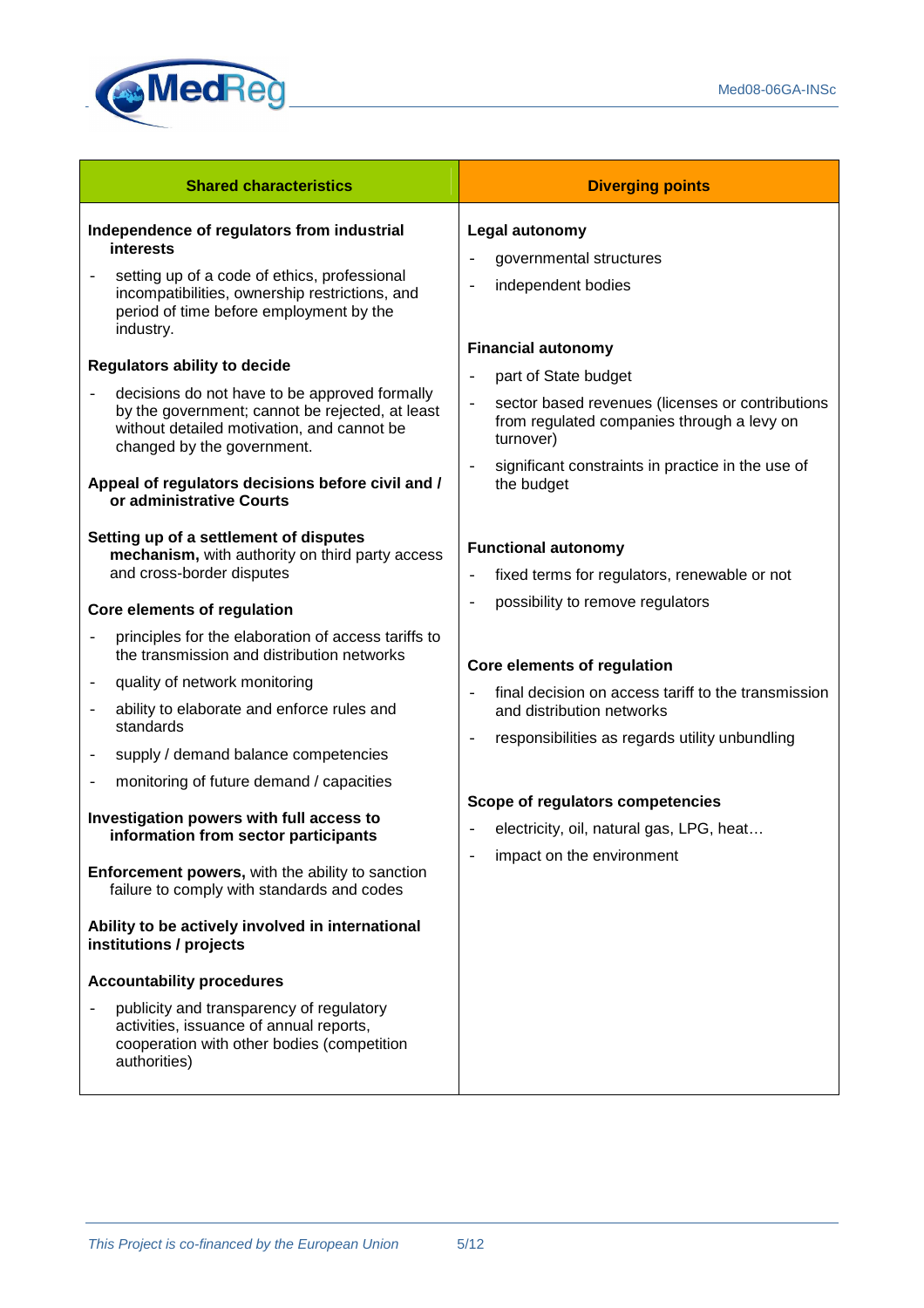

## **2 RECOMMENDATIONS**

#### **2.1 Legal status**

#### **Throughout the Mediterranean area, National Regulatory Authorities (NRAs) are set up on a specific legal basis, either through primary or secondary legislation.**

Energy regulators are therefore clearly legally separated from their government's administration.

Besides, one single Regulatory Authority should be in charge of the regulation of at least both electricity and gas sectors in each country.

#### **2.2 Independence**

The international model of independent NRAs is based on **organizational, financial as well as management independence**, targeted towards having an independent discretion in every aspect of their decision-making process.

#### 2.2.1 Appointment and mandate of members of the Board

#### **Members of the Board are appointed for a fixed term that is non renewable or renewable only once.**

**Members of the Board are non dismissible.** In case of one of the Members being incapable of carrying out its duty, the Board shall decide internally on the appropriate measures to take.

**NRAs governance follows a "code of conduct" or "internal rules"** including the following obligations for the Members of the Board:

- Incompatibilities with other professional activities or charges when in office;
- Ownership restrictions with regards to interested parties in energy companies;

As regards the appointment process of NRA members, appropriate technical skills as well as a valuable academic background are the main elements to be taken into consideration.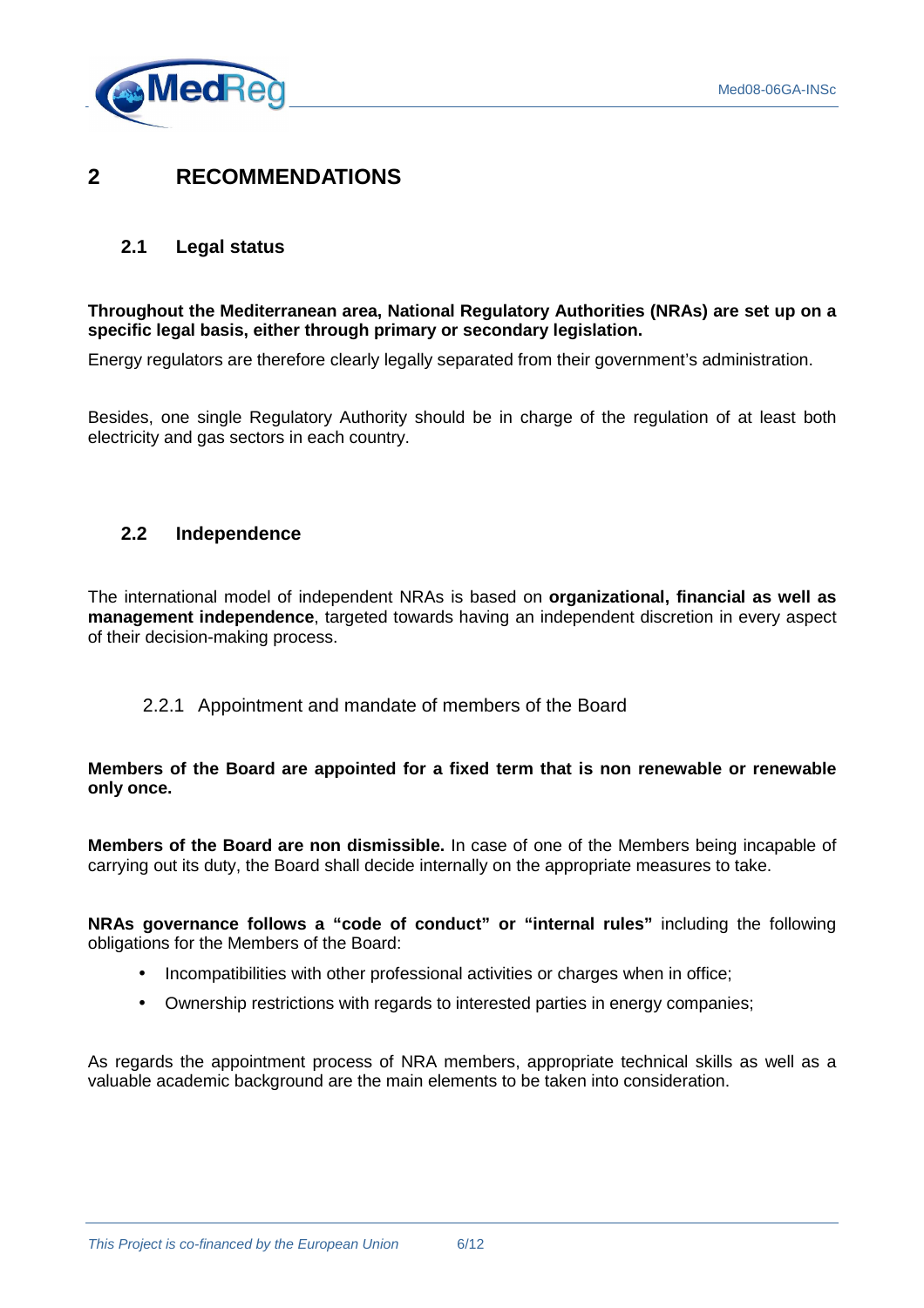

#### 2.2.2 Functional independence

**NRAs are fully independent from the interests of the energy industry as well as of State interests**, all the more so in case of State-owned incumbents.

**NRAs have independent discretion in issuing their decisions in the field of their own competencies**, which:

- Do not have to be approved by the government;
- Cannot be rejected or overruled by the government;
- Cannot be modified by the government.

#### 2.2.3 Legal and financial independence

Accordingly to their legal status, **NRAs benefit from a clearly established budget process**, including:

- An at least separate and preferably autonomous budget;
- A significant proportion of the revenues preferably funded by the energy sector and / or tax revenues paid by final consumers, compared to the share provided by State budget.
- 2.2.4 Organizational independence

**NRAs benefit from full autonomy in terms of human resource**, having the power to select, hire and remunerate their own staff upon specific criteria.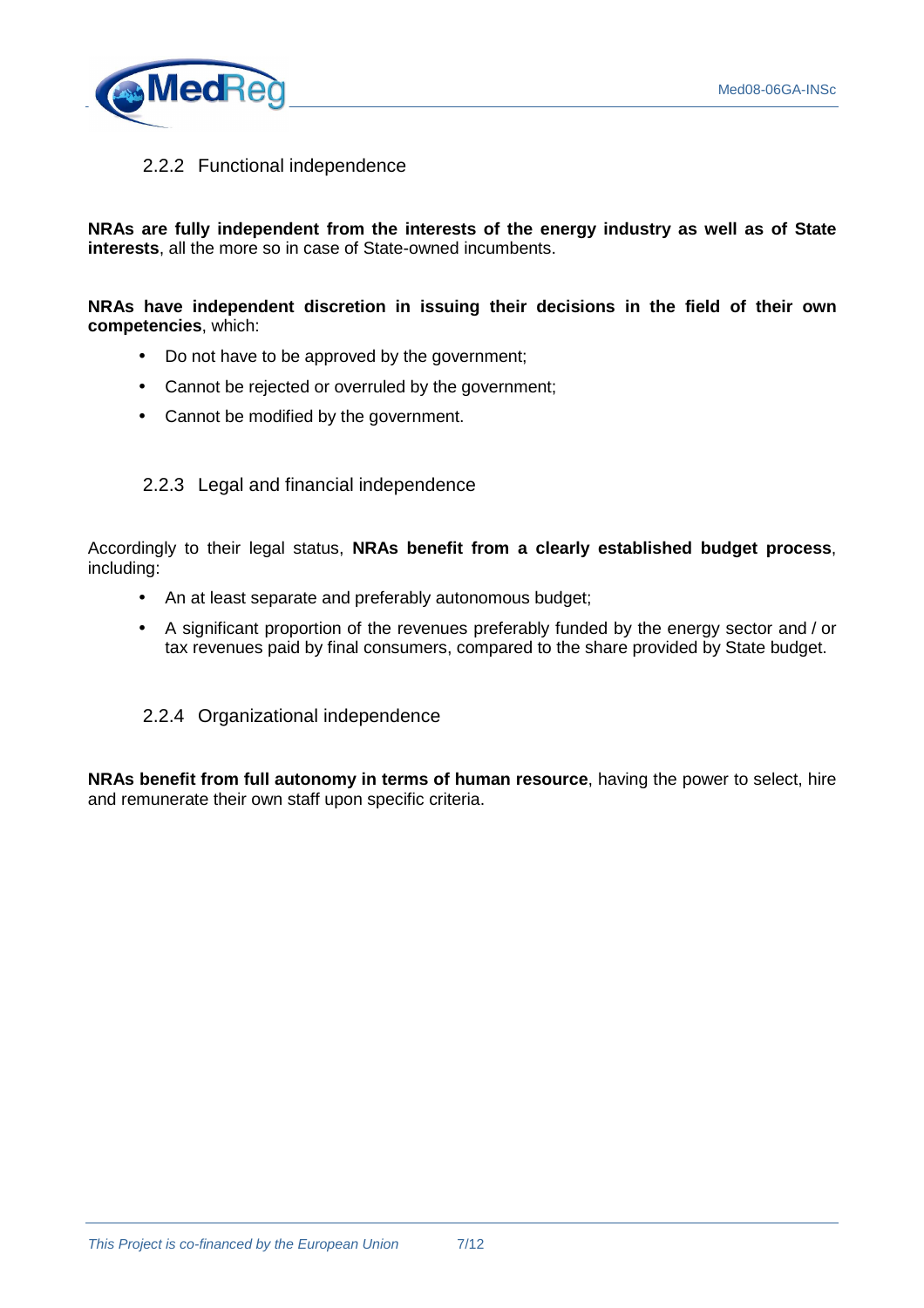

#### **2.3 Competencies**

#### **NRAs are responsible for ensuring non-discrimination regarding access to the transmission and distribution networks, effective competition and efficient functioning of the market.**

**The minimum requirements for effective regulation** include, inter alia, the ability for each NRA to:

- Determine tariff setting principles for the elaboration of access tariffs to the networks;
- Issue and modify licenses;
- Elaborate and enforce networks rules and standards;
- Monitor the market;
- Ensure consumer protection;
- Review effective utility unbundling:
- Investigate on the activity of operators and sanction failure to comply with standards and codes.

#### 2.3.1 Tariff setting

**NRAs are responsible for fixing, prior to their entry into force, tariff setting methodologies** used to calculate or establish the terms and conditions for:

- Connection and access to national networks, including transmission and distribution tariffs that allow the necessary investments in the networks to ensure their viability;
- The provision of balancing services.

In accordance with the very meaning of regulation, NRAs have the ability to set connection fees.

Moreover and following the same logics, NRAs have the power to:

- Impose proportionate and non discriminatory conditions of access to the networks;
- Ensure that charges applied by network operators are transparent and cost reflective;
- Require performance based components within tariff methodologies (incentive regulation).

NRAs shall also cooperate to harmonize progressively tariff setting methodologies at regional level between neighboring countries.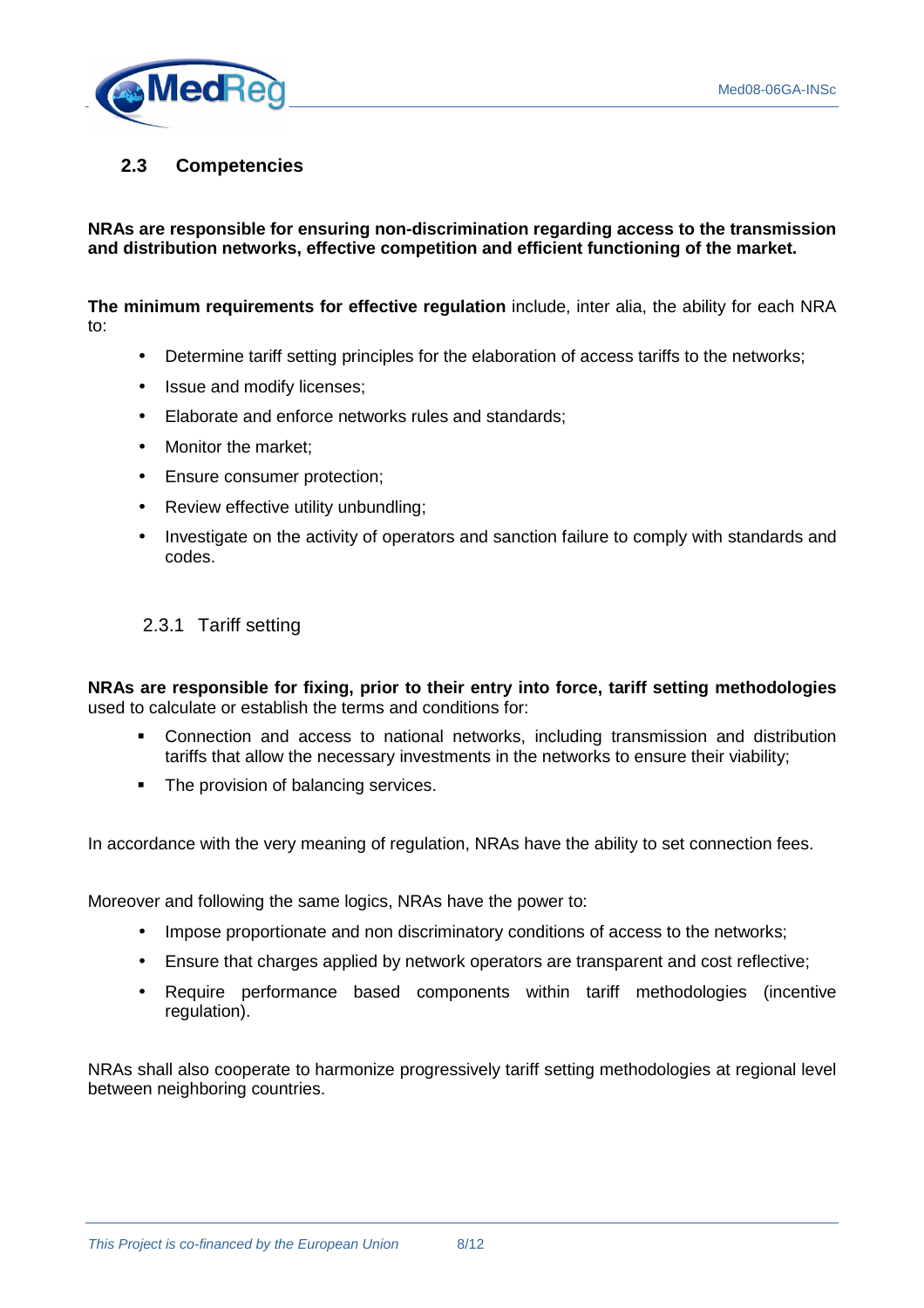

#### 2.3.2 Licenses

In the countries where licenses are granted to energy operators, **NRAs are responsible to issue and modify licenses and / or to determine the terms and conditions of licenses.** 

Moreover, NRAs have the responsibility to review and monitor licenses and the compliance of the actors with licenses dispositions. NRAs also have the possibility to impose a fine on licensees for infraction and / or report infractions for violations of terms and conditions of licenses to another body.

#### 2.3.3 Networks rules and standards

**The minimum powers and competencies of NRAs** with regard to the elaboration and enforcement of rules and standards include the ability to:

- Set or approve rules / grid code regarding the management and allocation of the interconnection capacity;
- Require that transmission and distribution system operators correct any congestion:
- Monitor the time taken by sector participants to make connections and repairs, to intervene when necessary, and even impose sanctions;
- Set or approve the terms, conditions and tariffs for connecting new producers to guarantee that these are objective, transparent and non-discriminatory;
- Monitor the way transmission and distribution system operators fulfill their tasks and obligations (security of the networks, quality of service standards), with a power to sanction in case of violation of these standards.

#### 2.3.4 Market monitoring

**NRAs monitor the wholesale and retail market activities** to avoid any abuse of a dominant position, in particular to the detriment of consumers, as well as predatory and anti-competitive behaviour. NRAs shall work in close cooperation with, report to and shall be consulted by the national antitrust / competition authorities which are entitled to take decisions in this matter.

Besides, NRAs review the practical measures taken to ensure a sufficient variety of market actors and to enhance interconnection and competition.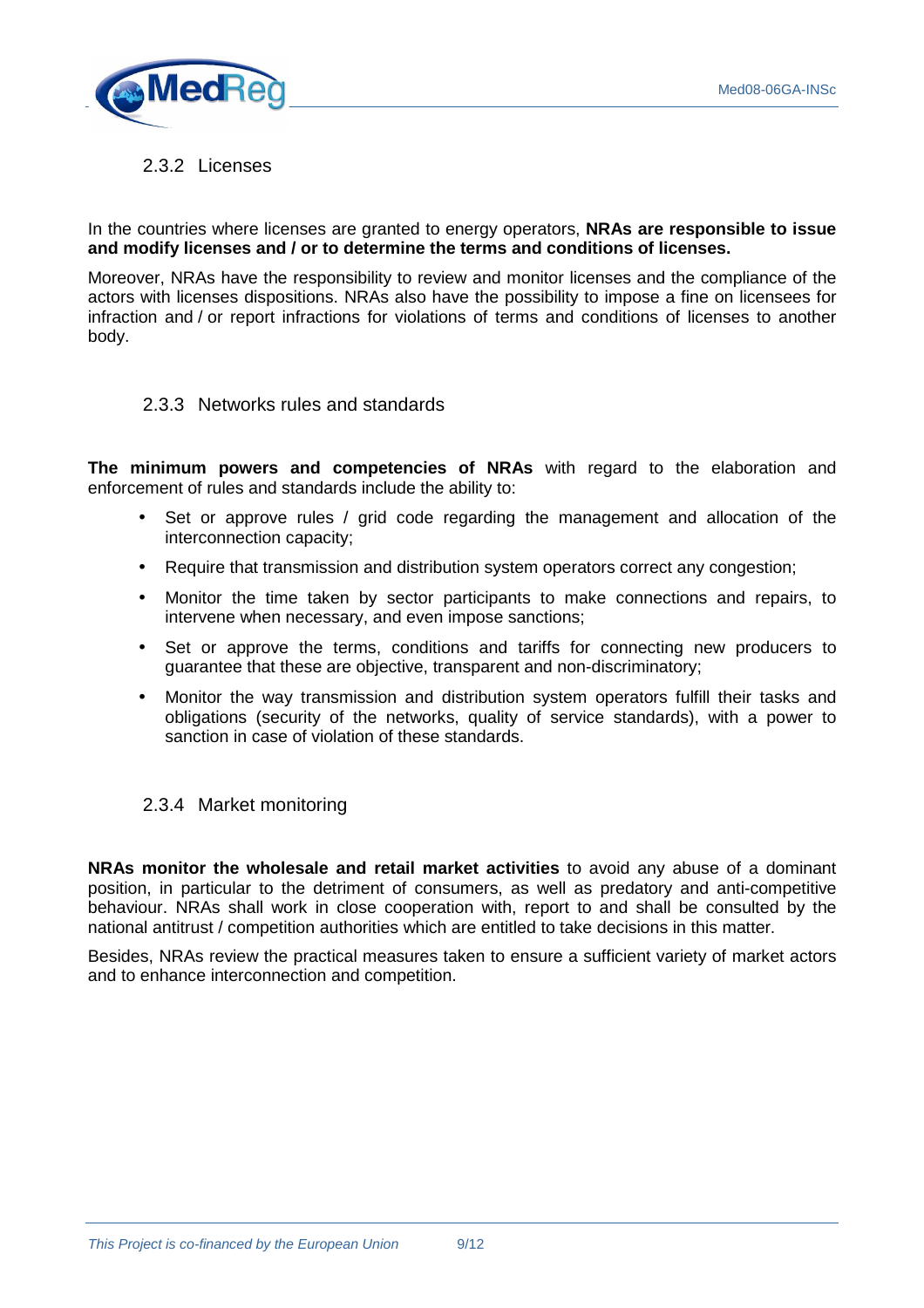

#### 2.3.5 Consumer protection

**NRAs monitor the measures taken to ensure a high level of consumer protection and to provide universal service** to all household customers and, if considered appropriate, to small enterprises. This includes the right to be supplied with energy of a specified quality at reasonable. easily and clearly comparable and transparent prices.

In this framework, NRAs may set up retail tariffs designed to ensure universal service.

NRAs act complementarily to other authorities and bodies in charge of protection of vulnerable customers, competition and fight against fraud.

#### 2.3.6 Utility unbundling

**NRAs have the responsibility to monitor the effective legal separation and accounts unbundling** between competitive and monopolistic activities, to ensure that there are no crosssubsidies between generation, transmission, distribution and supply activities.

In this respect, NRAs have substantial competencies, such as:

- Establishing rules regarding the allocation of costs resulting from the unbundling process;
- Mandating changes in accounting practices when NRAs determine that sector participants are not sufficiently unbundled;
- Setting up rules for promoting separation (functional unbundling) between competitive and network activities.

Moreover, NRAs have the power to draw up guidelines for compliance review and reporting of the unbundling process, in order to assess the level of independence of the networks.

#### 2.3.7 Investigation powers

In order to complete their duties and obligations properly, **NRAs are granted full access to the appropriate financial as well as technical information of all players** regarding regulated activities and market monitoring.

#### 2.3.8 Cooperation with other public authorities

NRAs should have the responsibility for compiling information on market dominance, predatory and anti-competitive behaviour.

Besides, NRAs shall work in close cooperation with the national antitrust / competition authorities.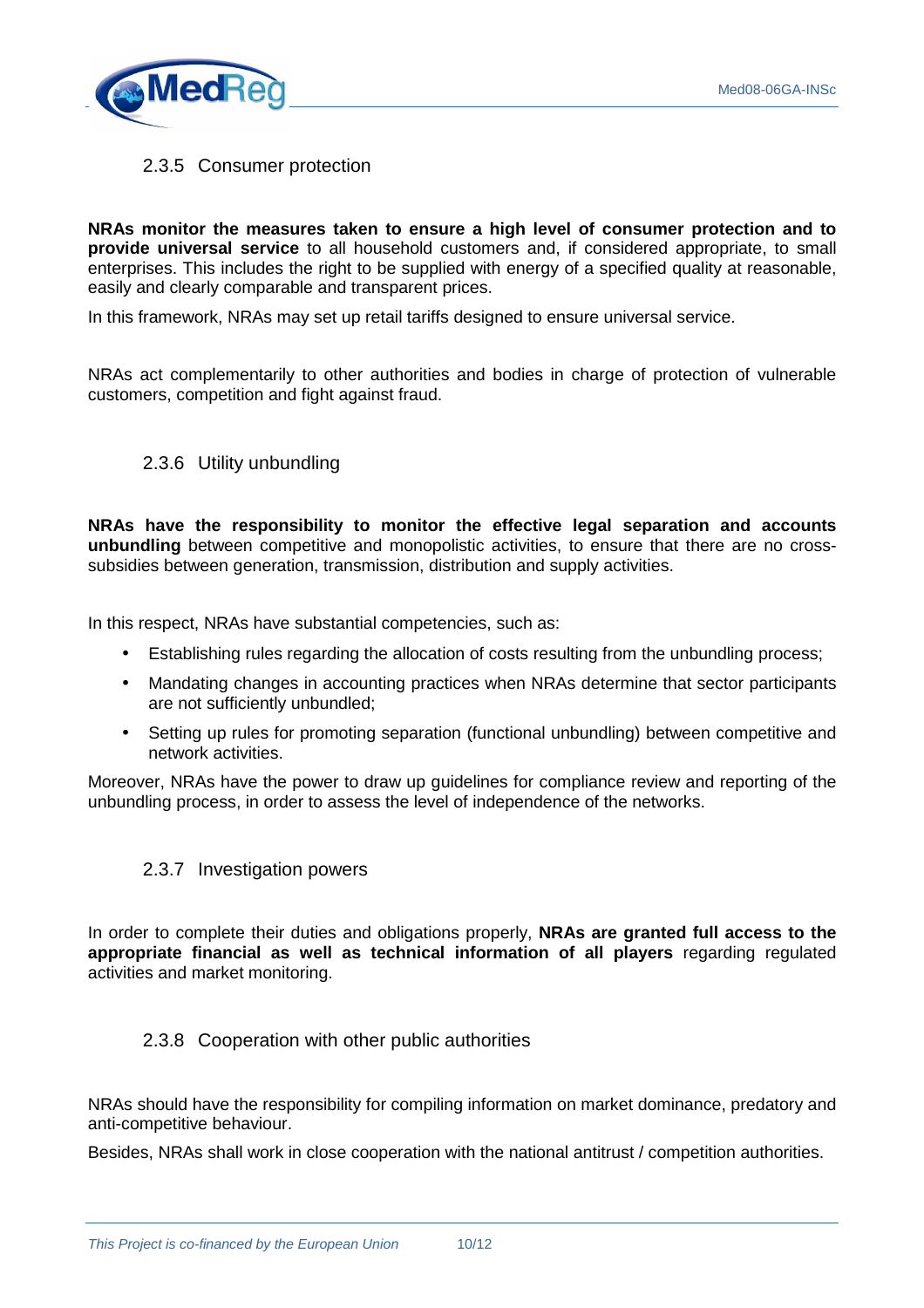

#### 2.3.9 Environmental dimension

NRAs may have authority regarding the impact of the energy sector on the environment (e.g. promotion of renewables sources and of energy efficiency, carbon-dioxide emissions trading…).

#### 2.3.10 International activities

NRAs have the legal and financial ability to participate in international energy cooperation processes and to become member of international institutions.

#### **2.4 Procedures for core regulation**

2.4.1 Decision making

#### **Wherever decisions are taken by board members, they follow structured voting procedures (majority/unanimity, quorum, etc.).**

In order to avoid deadlock in the decision-making process, the President / Chairman is given a deciding vote in case of even votes.

#### 2.4.2 Appeal

Appeal of the decisions of NRAs is possible before national Civil and / or Administrative Courts.

#### 2.4.3 Settlement of disputes mechanism

**Each NRA includes a dispute settlement body among market participants,** which powers extend to access issues, including third party access to the networks and cross-border disputes.

**Any interested party can refer a complaint to the NRA against a transmission or distribution system operator** on issues related to non-discrimination, effective competition, efficient functioning of the market, transmission and distribution tariffs and provision of balancing services.